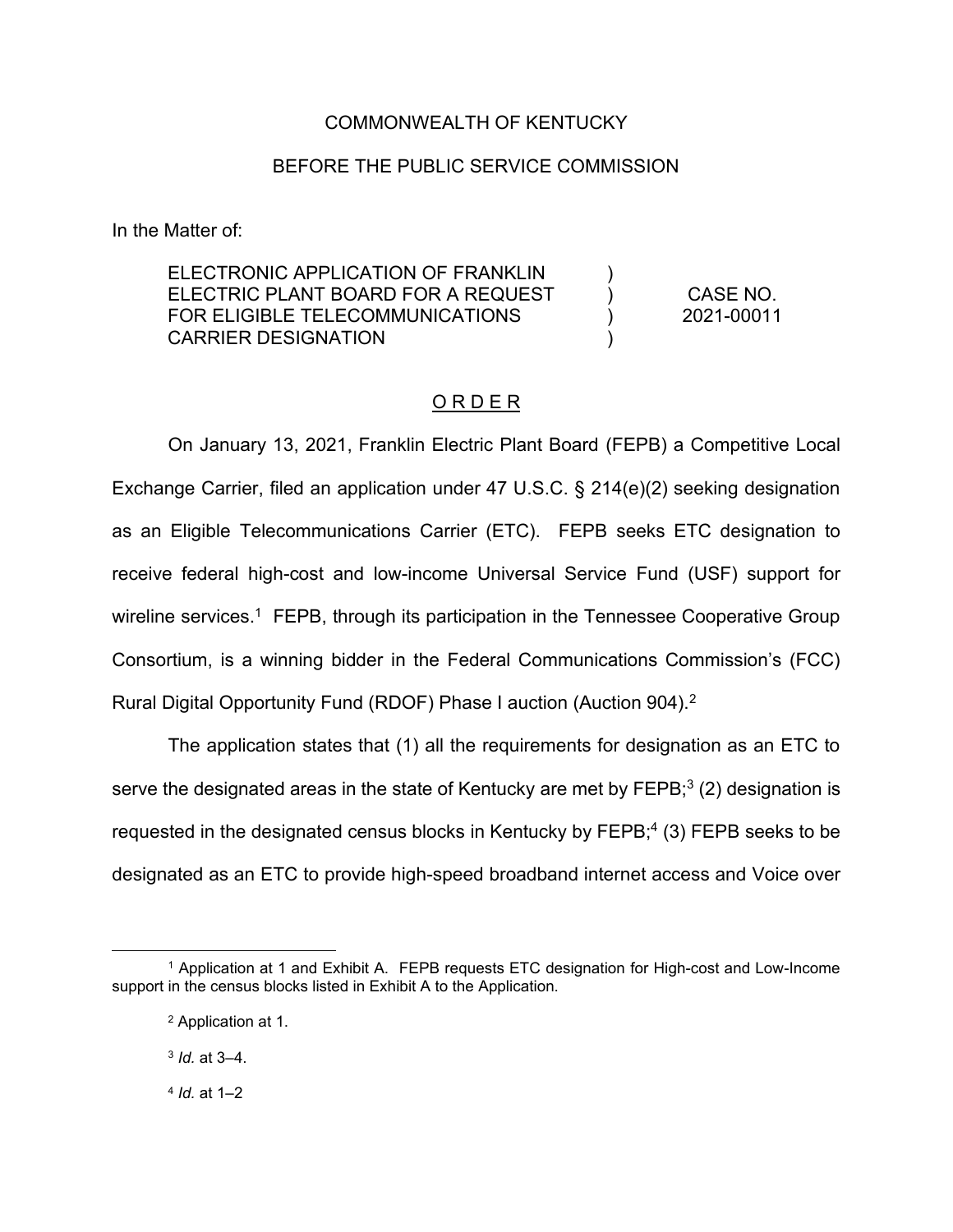Internet Protocol (VoIP) voice service as well as Lifeline service to qualifying customers in Kentucky, in accordance with 47 U.S.C.  $\S$  214(e)(2);<sup>5</sup> and (4) the public interest will be served by designating FEPB as an ETC for the designated areas served in Kentucky.<sup>6</sup>

FEPB is also operating in Kentucky as an electric utility regulated by the Tennessee Valley Authority serving customers in Franklin, Kentucky.7 FEPB is a member of the Tennessee Cooperative Group Consortium which was winner of Auction 903 for locations in Kentucky and Tennessee. Portions of the winning bids for Kentucky were assigned to FEPB. 8

FEPB has built a fiber network throughout the service area for its own use and to serve residential and business customers within its service territory.<sup>9</sup> FEPB has also partnered with Warren Rural Electric Cooperative (WRECC) to leverage FEPB's knowledge of network operations and infrastructure with access to the fiber distribution facilities of WRECC to allow WRECC customers in rural Simpson County to have access to high-speed internet service. FEPB has the financial and technical capabilities to pay for and construct the fiber optic network throughout the proposed ETC service area for the provision of voice and broadband services.<sup>10</sup>

The Commission requires that the Kentucky Universal Service support and the

<sup>6</sup> *Id.* at 1.

- <sup>7</sup> *Id.* at 2.
- <sup>8</sup> *Id.* at 1.

<sup>9</sup> *Id.* at 2.

<sup>10</sup> *Id.*

<sup>5</sup> *Id.* at 4.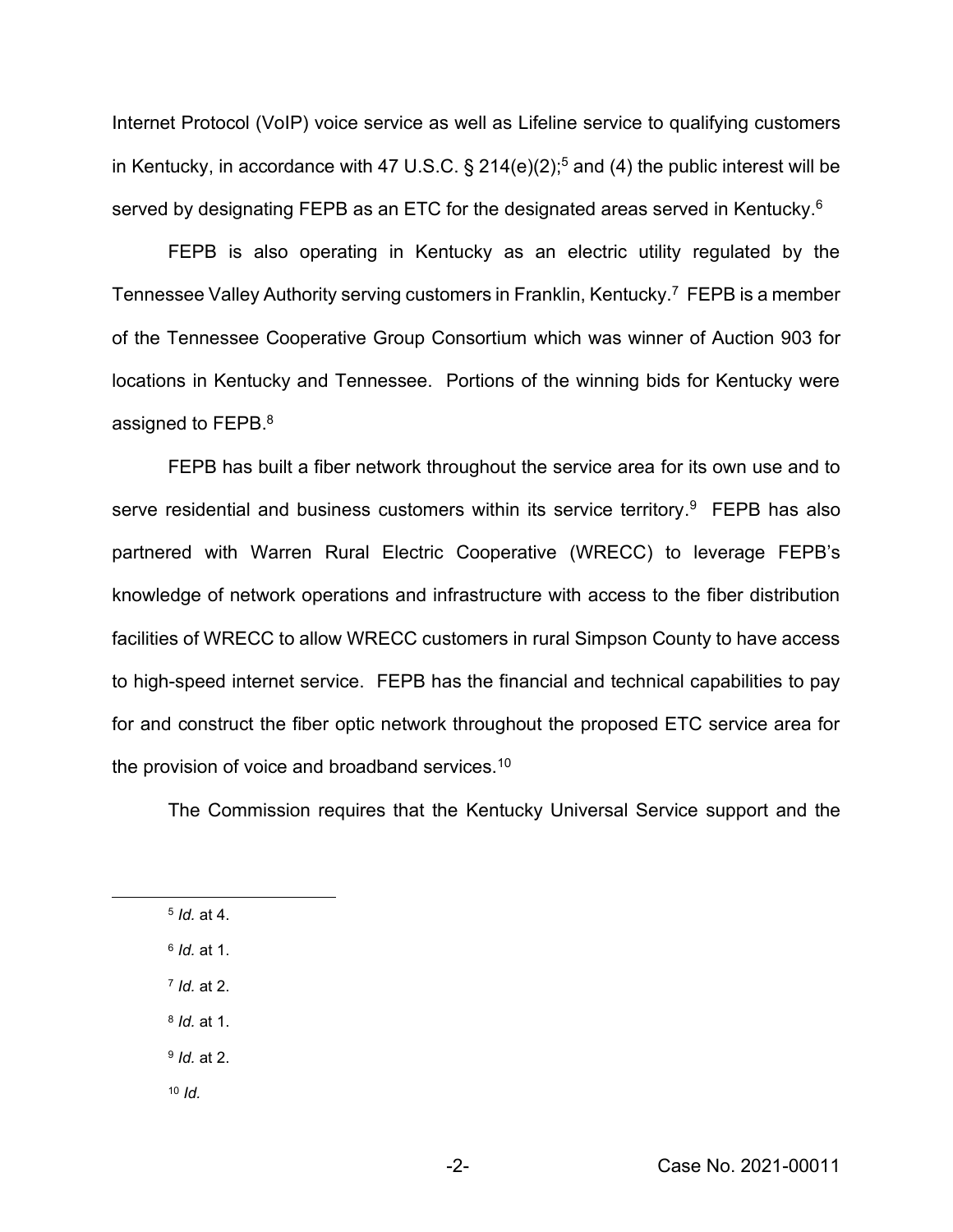Kentucky Telecommunications Relay Service and Telecommunications Access Program (TRS/TAP) support be collected for each wireline customer. FEPB will be required to charge applicable federal, state and local regulatory fees including 911/E911 fees imposed on customers. FEPB will provide toll-limitation services to low-income consumers as provided in 47 C.F.R.  $\S$ § 54.400–54.423.<sup>11</sup>

#### **DISCUSSION**

Pursuant to 47 U.S.C. § 254(e), "only an eligible telecommunications carrier designated under 47 U.S.C. § 214(e) shall be eligible to receive specific federal universal service support." Pursuant to 47 U.S.C. § 214(e)(1)(A) and (B), a common carrier designated as an ETC must offer the services supported by the federal universal service support mechanisms, using either its own facilities or a combination of its own facilities and resale of another carrier's services throughout its designated service area, and it must advertise the availability and charges for those services. Pursuant to 47 U.S.C. § 214(e)(2), state commissions bear the primary responsibility for performing ETC designations. Under the same section, the Commission may, with respect to an area served by a rural telephone company, and shall, in all other cases, designate more than one common carrier as an ETC for a designated service area, consistent with the public interest, convenience, and necessity, as long as the requesting carrier meets the requirements of 47 U.S.C. § 214(e)(1). Also, before designating an additional ETC for an area served by a rural telephone company, the Commission must determine that the designation is in the public interest.

<sup>11</sup> *Id.* at 4.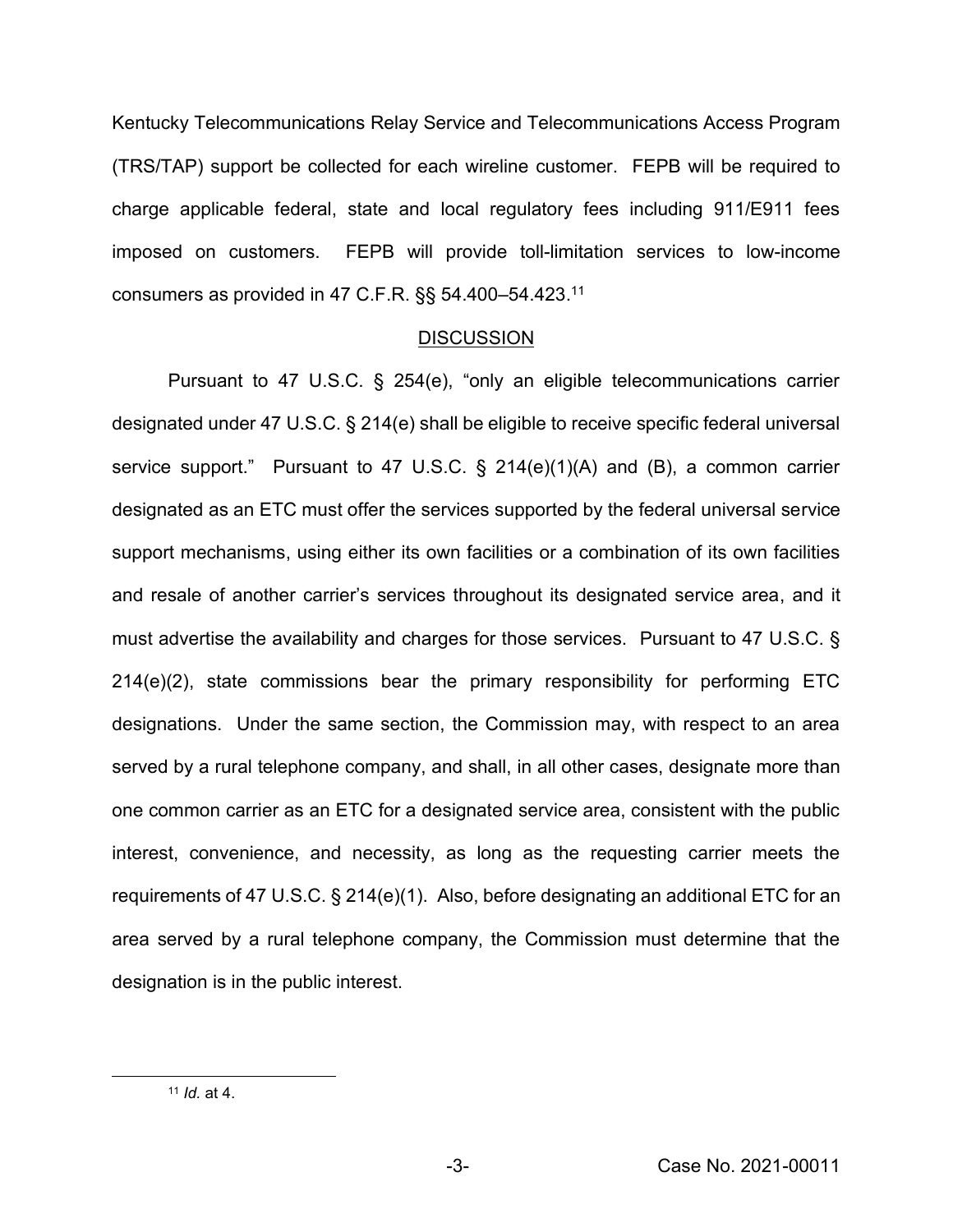#### REQUIREMENTS FOR ETC DESIGNATION BY THE FCC

In 1997, the FCC issued a Public Notice setting forth the procedures a carrier must use when requesting designation as an ETC from the FCC.<sup>12</sup> The Commission likewise collects similar information pursuant to that notice. A carrier seeking ETC designation must file a petition providing the following: (1) a certification that the petitioner offers all services designated for support by the Commission pursuant to 47 U.S.C. § 254(c); (2) certification that the petitioner offers the supported services using either its own facilities or a combination of its own facilities and resale of another carrier's services;<sup>13</sup> (3) a description of how the petitioner advertises the availability of the supported services and the charges therefore using media of general distribution; and (4) if the petitioner is not a rural telephone company, a detailed description of the geographic service area for which it requests designation as an ETC from the Commission. 14

In addition, the FCC's rules require that in order to be designated as an ETC, a petitioner must (1) certify that it will comply with the service requirements applicable to the support that it receives; (2) demonstrate its ability to remain functional in emergency situations; (3) demonstrate that it will satisfy applicable consumer-protection and servicequality standards; (4) demonstrate that it is financially and technically capable of providing

<sup>12</sup> *Procedures for FCC Designation of Eligible Telecommunications Carriers Pursuant to Section 214(e)(6) of the Communications Act*, Public Notice, 12 FCC Rcd. 22947, 22948 (1997) (Section 214(e)(6) Public Notice).

<sup>13</sup> *Lifeline Reform Order*, FCC 12-11 at ¶ 368 (adopting a blanket forbearance of the facilities requirement of 47 U.S.C § 214(e)(1)(A) for non-facilities based carriers that seek limited ETC designation to participate in the Lifeline program) (Lifeline Reform Order). *In the Matter of Lifeline and Link Up Reform and Modernization*, WC Docket No. 11-42; *Lifeline and Link Up*, WC Docket No. 03-109; *Federal-State Joint Board on Universal Service*, CC Docket No. 96-45; *Advancing Broadband Availability Through Digital Literacy Training*, WC Docket No. 12-23; *Report and Order and Further Notice of Proposed Rulemaking*, Adopted: January 31, 2012; Released: February 6, 2012.

<sup>14</sup> 47 U.S.C § 214(e)(6).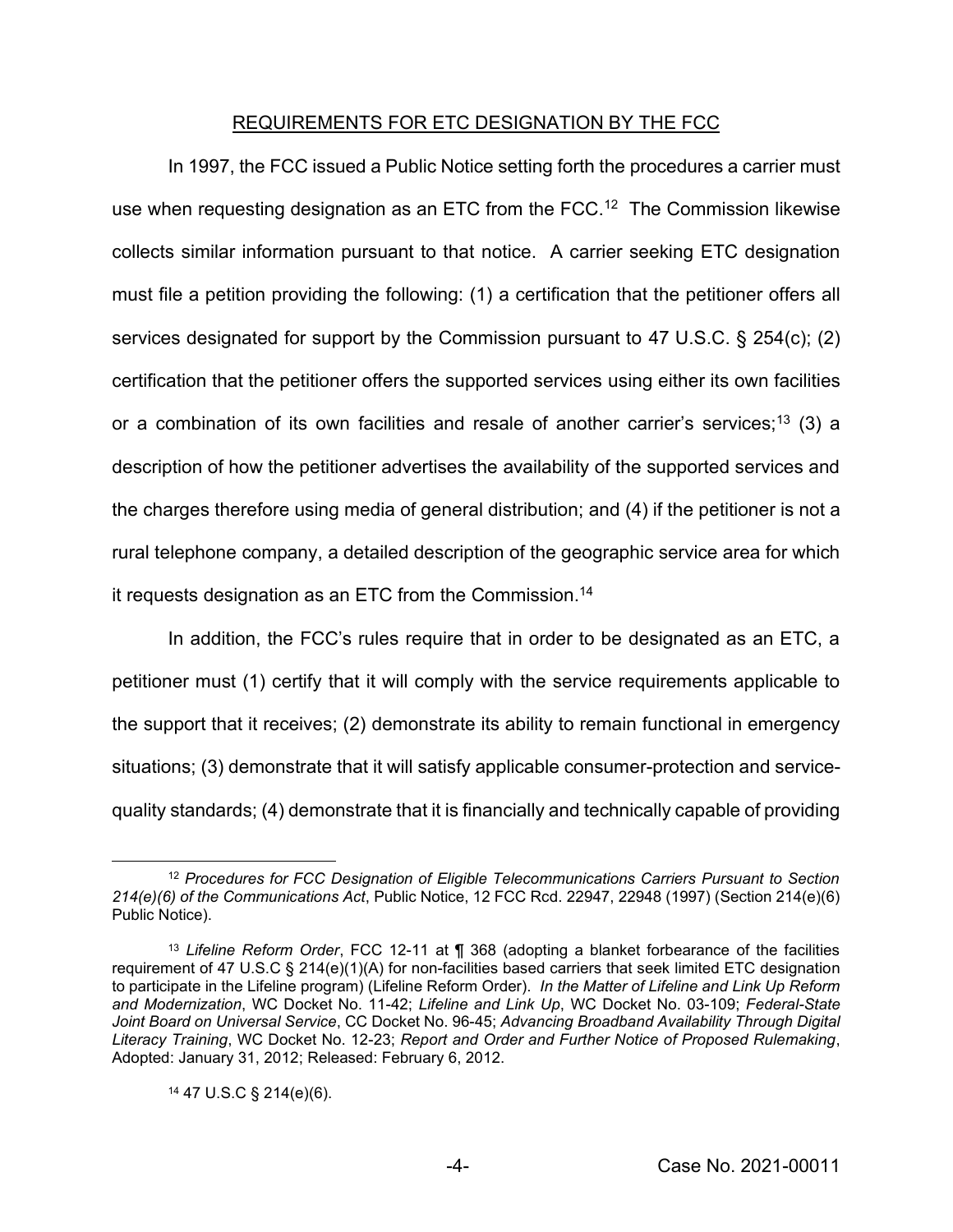the Lifeline service; and (5) submit information describing the terms and conditions of any voice telephony plans offered to Lifeline subscribers, including details on the number of minutes provided as part of the plan, additional charges, if any, for toll calls, and rates for each such plan.<sup>15</sup>

Prior to designating an ETC pursuant to 47 U.S.C. § 214(e)(2), the Commission must determine whether such designation is in the public interest.<sup>16</sup> In determining the public interest, the Commission historically has considered the benefits of increased consumer choice and the unique advantages and disadvantages of the petitioner's service offering.

As described below, FEPB has provided the Commission with the information required for designation as an ETC in the service area at issue. We find that the public interest supports such designation, subject to FEPB's compliance with the representations and commitments made by FEPB in its application and the FCC's rules.

#### OFFERING THE SERVICES DESIGNATED FOR SUPPORT

Petitioners for ETC designation must certify that they offer all services designated for support by the Commission pursuant to 47 U.S.C  $\S 254(c)$ .<sup>17</sup> FEPB has demonstrated, through the required certifications and related filings, that it now offers or will offer the designated services upon designation as an ETC. FEPB certifies that it now provides, or will provide throughout its designated service area, the services and functionalities

<sup>15</sup> 47 C.F.R. § 54.202(a).

<sup>16</sup> 47 U.S.C. § 214(e)(2); and 47 C.F.R. § 54.202(b).

<sup>17</sup> *See* 47 U.S.C. § 214(e)(1)(A); § 214(e)(6) Public Notice, 12 FCC Rcd. at 22948, paragraph 2.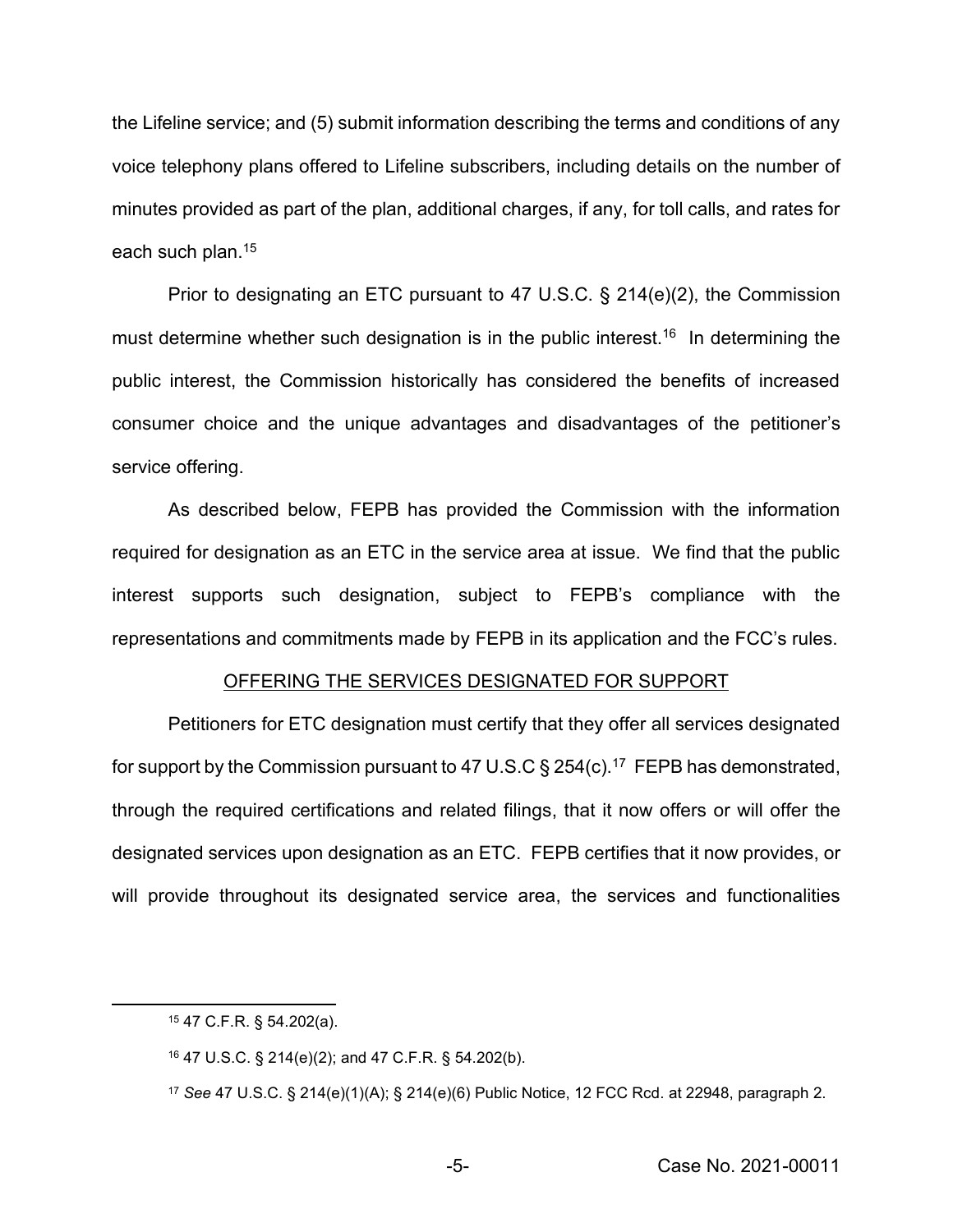enumerated in 47 C.F.R. § 54.101(a) throughout the designated service area.18

# OFFERING THE SUPPORTED SERVICES USING A CARRIER'S OWN FACILITIES

Generally, petitioners for ETC designation must certify that they will offer the supported services using either their own facilities or a combination of their own facilities and the resale of another carrier's services.19 FEPB, in its provision of VOiP and broadband services, will offer services that FEPB will provision over its own network. FEPB has shown it is able to offer all of the services and functionalities supported by the universal service program, as detailed in 47 C.F.R. § 54.101(a), throughout its service area.

# ADVERTISING SUPPORTED SERVICES

Petitioners for ETC designation must advertise the availability of the supported services and the charges thereof using media of general distribution and provide a description of how they will do so.<sup>20</sup> FEPB has committed to advertise the availability of the supported services using media of general distribution.<sup>21</sup> In addition, FEPB has committed to advertising and promoting the availability of Lifeline services in a manner reasonably designed to reach those likely to qualify for Lifeline.<sup>22</sup> To increase

<sup>22</sup> *Id.*

<sup>18</sup> Specifically, FEPB certifies that it will provide voice telephony and broadband services supported by federal universal service support mechanisms, as set forth in 47 C.F.R. § 54.101, which includes (1) voice-grade access to the public switched telephone network; (2) local usage; (3) access to emergency services; and (4) toll limitation services to qualifying low-income users. *See* Application at 4.

<sup>19</sup> 47 U.S.C. § 214(e)(6) Public Notice, 12 FCC Rcd. at 22949; *see also* 47 U.S.C. § 214(e)(1)(A); *Petition of TracFone Wireline, Inc. for Forbearance from 47 U.S.C. § 214(e)(1)(A) and 47 C.F.R. § 54.201(i)*, CC Docket No. 96-45, Order, 20 FCC Rcd. 15095 (2005) (*TracFone Forbearance Order*).

<sup>&</sup>lt;sup>20</sup> 47 U.S.C. § 214(e)(1)(B); § 214(e)(6) Public Notice, 12 FCC Rcd. at 22949, paragraph 4.

<sup>21</sup> Application at 4.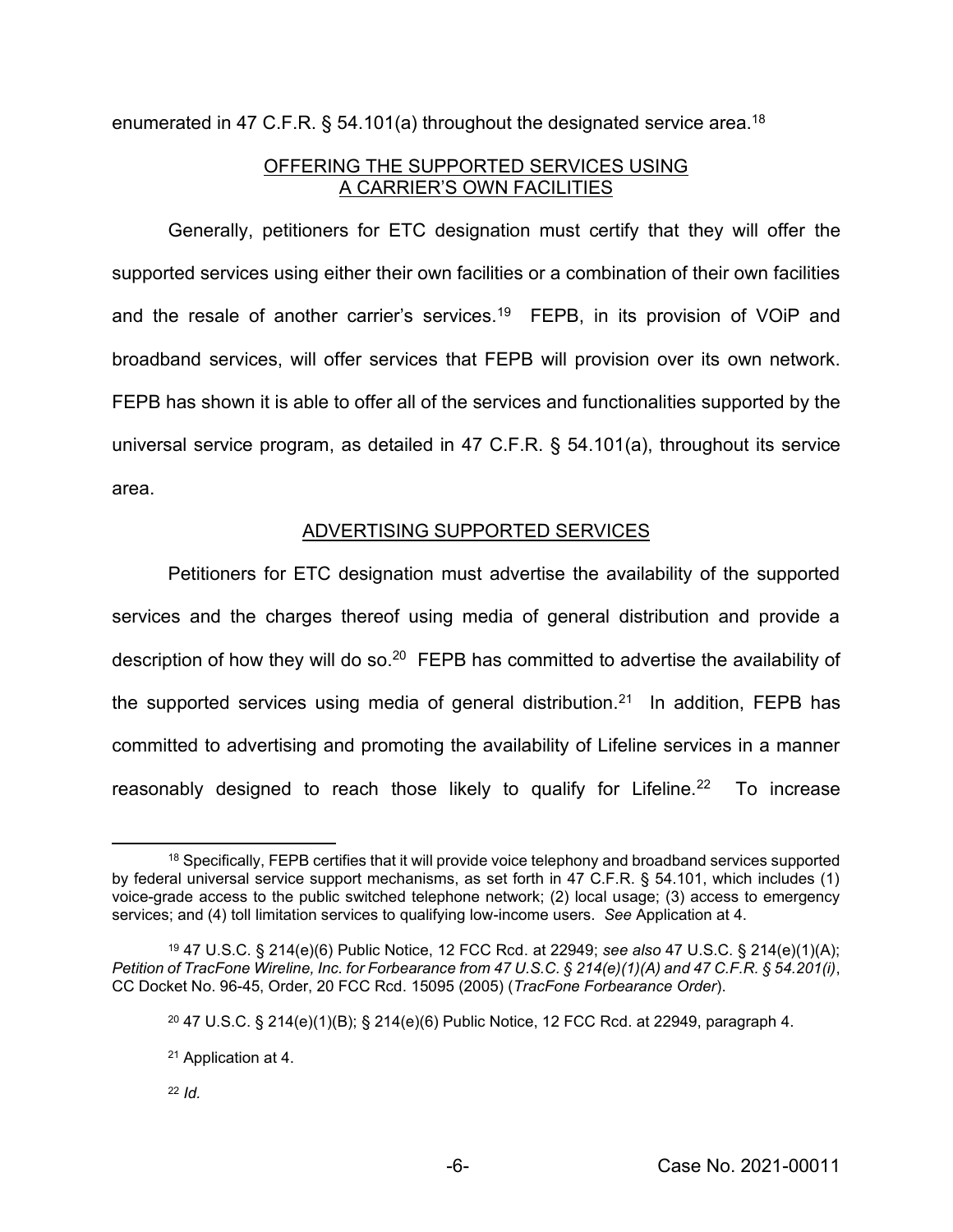accountability within the program and to target support where it is needed most, the FCC has adopted rules requiring ETCs to explain in their marketing materials that Lifeline service is a government benefit, that the individual must be eligible to receive the benefit, and that the consumer may receive no more than one benefit at a time from the program.<sup>23</sup> FEPB has demonstrated its commitment to comply with these FCC rules regarding marketing of Lifeline service.<sup>24</sup>

## DESIGNATED SERVICE AREAS

Petitioners for ETC designation must provide a detailed description of the geographic service area for which they seek designation.25 In its application, FEPB seeks designation as an ETC in the census blocks listed in the application.<sup>26</sup>

## COMPLIANCE WITH APPLICABLE SERVICE REQUIREMENTS

Petitioners for ETC designation must certify that they will comply with all service requirements applicable to the support they receive.27 The Commission finds that FEPB has demonstrated its commitment to comply with the FCC's Lifeline rules, and specifically to comply with the rules regarding consumer enrollment and certification of eligibility.<sup>28</sup>

# ABILITY TO REMAIN FUNCTIONAL IN EMERGENCY SITUATIONS

Petitioners for ETC designation must demonstrate their ability to remain functional

- <sup>27</sup> 47 C.F.R. § 54.202(a)(1)(i).
- <sup>28</sup> Application at 4.

<sup>23</sup> *Lifeline Reform Order* at paragraphs 274–77; 47 C.F.R. § 54.405.

<sup>24</sup> Application at 4.

 $25$  Section 214(e)(6), Public Notice, 12 FCC Rcd. at 22949, paragraph 5.

<sup>26</sup> Application at 1 and Exhibit A.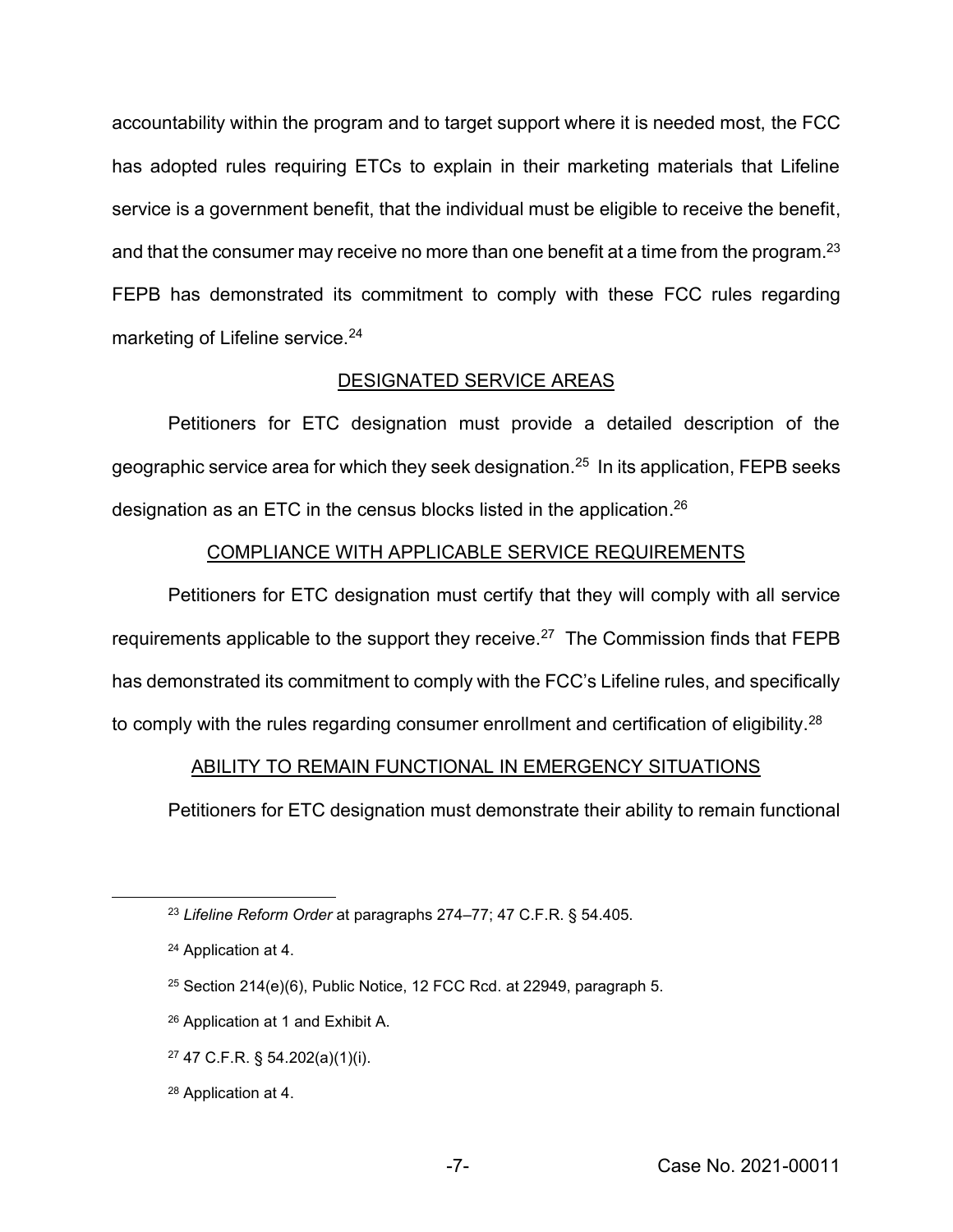in emergency situations.<sup>29</sup> FEPB will provide service to its customers through its fiberoptic network. Such service includes access to a reasonable amount of back-up power to ensure functionality without an external power source, rerouting of traffic around damaged facilities, and the capability of managing traffic spikes resulting from emergency situations. The Commission finds that FEPB has demonstrated its ability to remain functional in emergency situations.30

## SATISFACTION OF APPLICABLE CONSUMER PROTECTION AND SERVICE-QUALITY STANDARDS

Petitioners for ETC designation must demonstrate that they will satisfy applicable consumer-protection and service-quality standards.31 FEPB has committed to providing applicable consumer-protection and service-quality standards, including protection of customer information and certifying compliance with the FCC on an annual basis.<sup>32</sup> The Commission finds that FEPB's commitments provide sufficient consumer protection and service quality to consumers.

#### FINANCIAL AND TECHNICAL CAPABILITY

Petitioners for ETC designation must demonstrate that they are financially and technically capable of providing Lifeline-supported services.<sup>33</sup> FEPB states that it has been operating as a network since 2015 with the financial capability and technical

<sup>29</sup> 47 C.F.R. § 54.202(a)(2).

<sup>30</sup> Application at 5.

<sup>31</sup> 47 C.F.R. § 54.202(a)(3).

<sup>32</sup> Application at 5; *See also* 47 C.F.R. § 54.202(a)(3).

<sup>33</sup> 47 C.F.R. § 54.202(a)(4); *see also Lifeline Reform Order* at paragraph 387.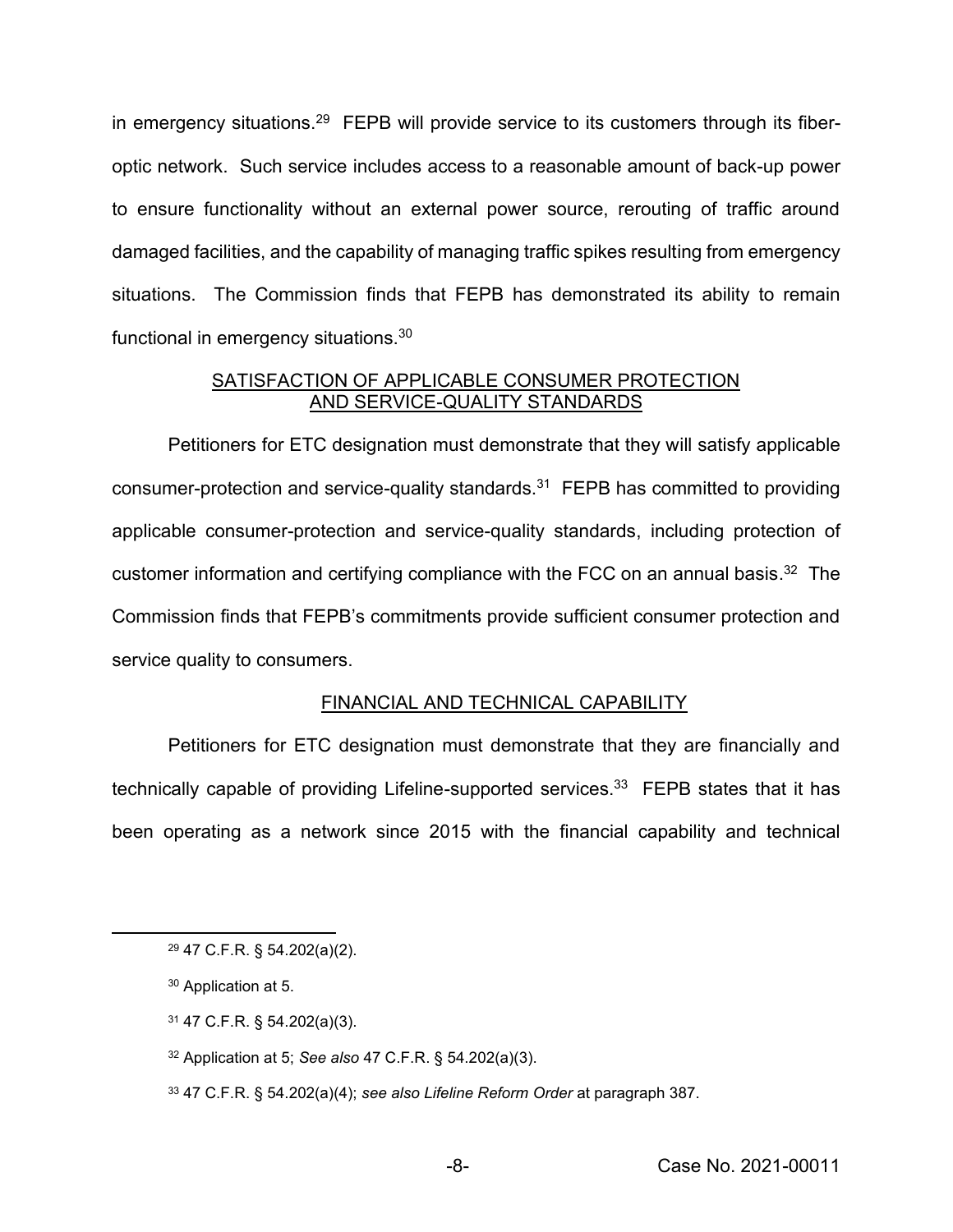knowledge to design, construct, and maintaining the network using in-house personnel.<sup>34</sup> Based on the foregoing, the Commission finds that FEPB is financially and technically capable of providing Lifeline-supported services.

#### PUBLIC INTEREST ANALYSIS

Prior to designating an ETC, the Commission must determine whether such designation is in the public interest. <sup>35</sup> We find that FEPB will offer VoIP and broadband services as well as Lifeline that will provide a variety of benefits to Lifeline-eligible consumers, including increased consumer choice and high-quality service offerings. 36 New entrants in the landline broadband and Lifeline service market should incent existing ETCs to offer better service and terms to their subscribers.

FEPB will provide competitive VoIP and broadband services throughout its service area in Kentucky. FEPB will be a facilities based VoIP and broadband service provider, and will offer all of the services and functionalities detailed in 47 C.F.R. § 54.101(a), ensuring that FEPB can provide services to customers throughout the service area.37

The Commission recognizes that the designation of FEPB as an ETC also creates competitive pressure for other wireline and wireless providers that are designated as ETCs within the proposed service areas. In order to remain competitive in markets, all providers will have greater incentive to improve coverage and customer service, increase service offerings, and lower prices. Consistent with federal law, the designation benefits

<sup>34</sup> Application at 2.

<sup>35</sup> *See* 47 U.S.C. § 214(e)(6); and 47 C.F.R. § 54.202(b).

<sup>36</sup> Application at 3-4.

<sup>37</sup> Application at 4.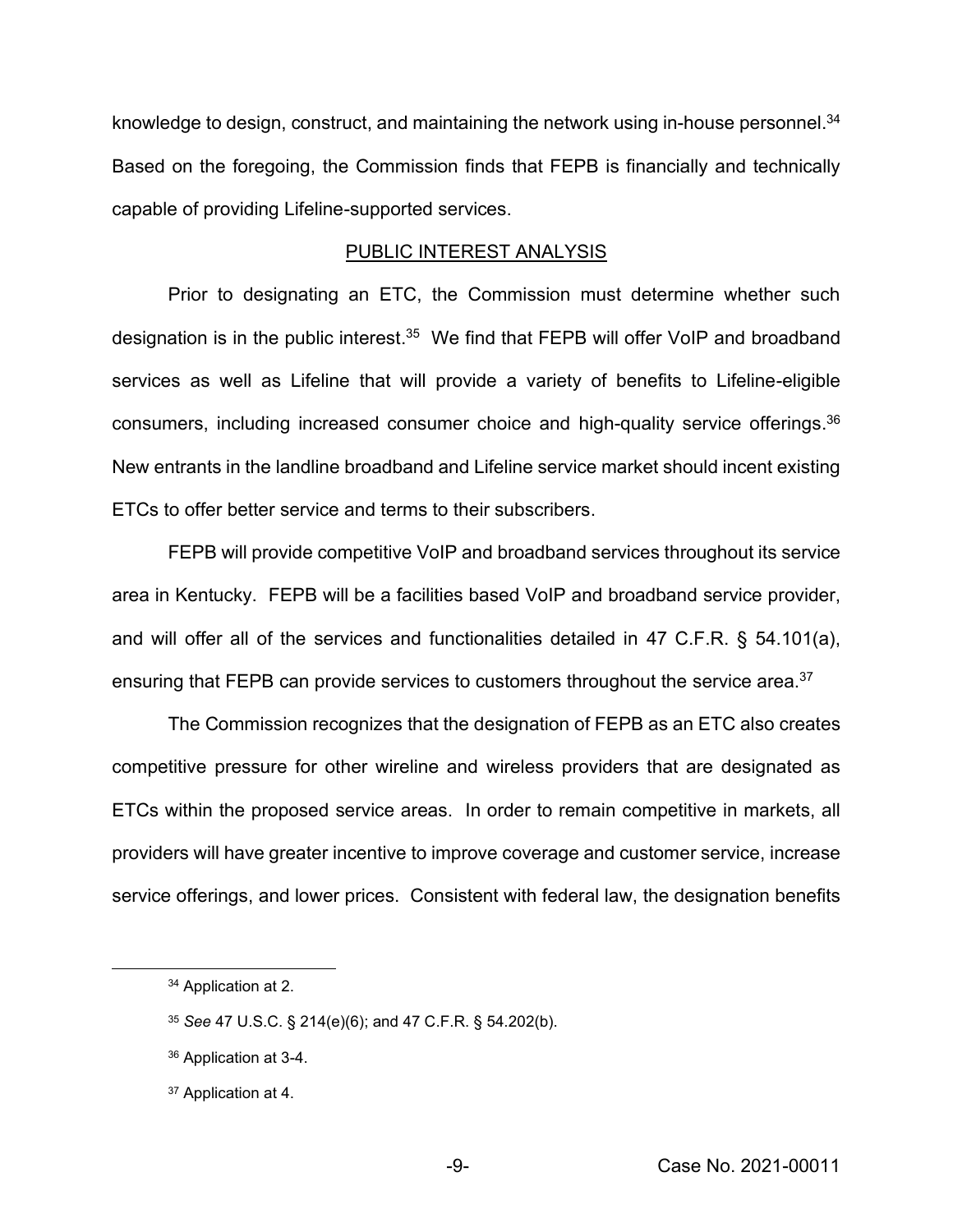consumers by allowing FEPB to offer the services designated for support at rates that are "iust, reasonable, and affordable."<sup>38</sup> FEPB plans to offer affordable VoIP telecommunications and high-speed broadband services to consumers as well as qualified low-income consumers.<sup>39</sup>

#### REGULATORY OVERSIGHT

Under 47 U.S.C. § 254(e), petitioners are required to use the specific universal service support they receive "only for the provision, maintenance, and upgrading of facilities and services for which the support is intended."<sup>40</sup> An ETC receiving Lifeline support uses that support as intended when it reduces the price of its telecommunications services by the amount of the support for the eligible consumer.<sup>41</sup>

Finally, we note that the Commission or the FCC may institute an inquiry on its own motion to examine the petitioner's records and documentation to ensure that the universal-service support it receives is being used for the purpose intended.<sup>42</sup> The petitioner is required to provide such records and documentation to the Commission, the FCC, or Universal Service Administration Company (USAC) upon request. We further emphasize that, if the petitioner fails to fulfill the requirements of the 1996 Telecommunications Act,<sup>43</sup> the FCC's rules, or the terms of this Order after it begins

<sup>38</sup> 47 U.S.C. § 254(b)(1).

<sup>39</sup> Application at 2.

<sup>40</sup> 47 U.S.C. § 254(e). We note that because petitioners are not eligible to receive federal universal service high-cost support, they are not required to file reports and certifications pursuant to 47 C.F.R § 54.313.

<sup>41</sup> *See TracFone Forbearance Order*, 20 FCC Rcd. at 15105-06, paragraph 26.

<sup>42</sup> 47 U.S.C. §§ 220, 403.

<sup>43</sup> 47 U.S.C. Section 151 *et seq.*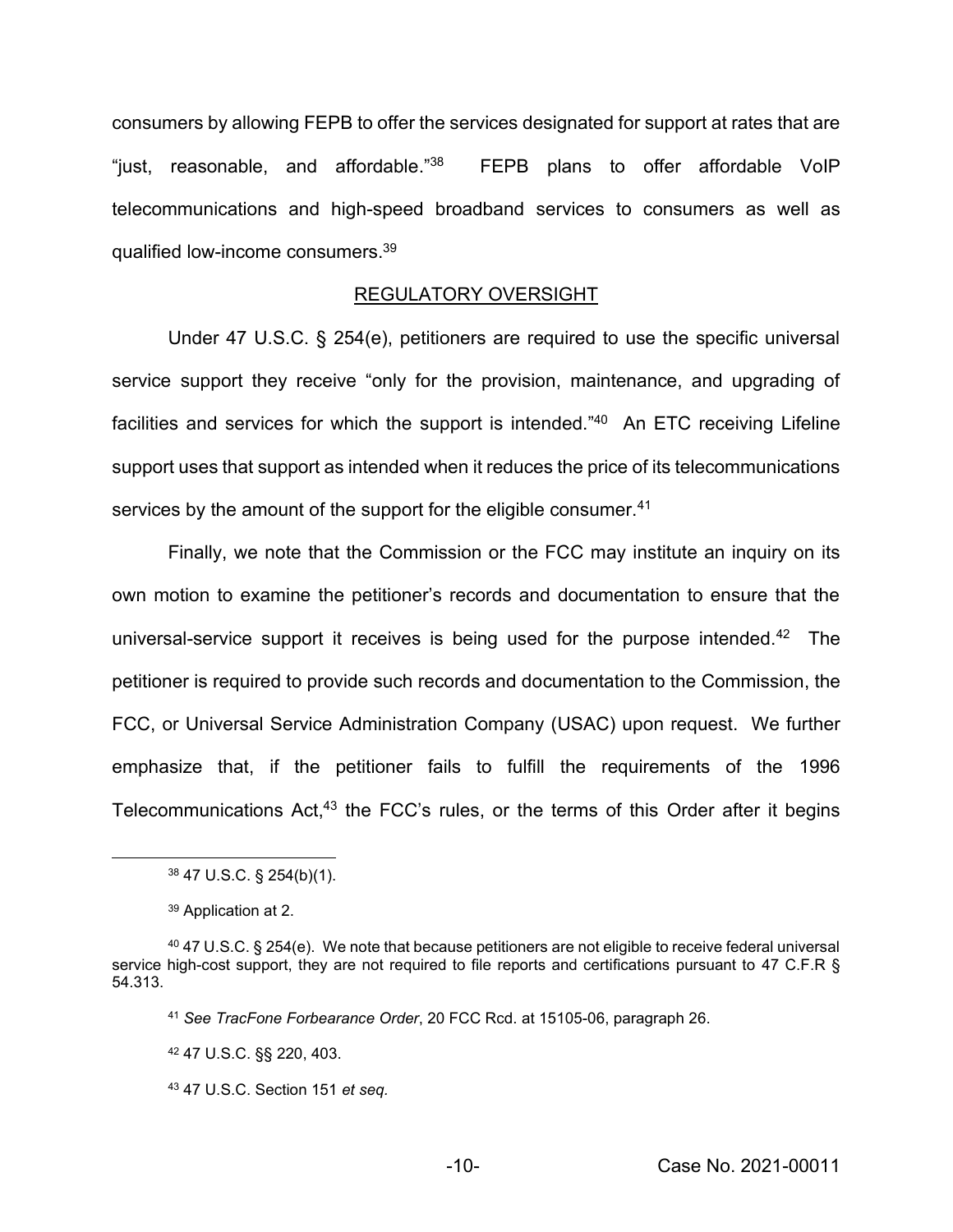receiving universal-service support, the Commission may exercise its authority to revoke such petitioner's ETC designation.<sup>44</sup> The FCC also may assess forfeitures for violations of FCC rules and orders.45

# ANNUAL CERTIFICATION AND VERIFICATION

Each year FEPB will require all Lifeline subscribers to recertify their head of household status, certify that only one Lifeline discount is received at their household, and document their continued program eligibility for Lifeline in accordance with the annual Lifeline Certification and Verification for USAC that is due annually.<sup>46</sup>

The Commission, having reviewed the evidence of record and having been otherwise sufficiently advised, HEREBY ORDERS that:

1. The designation of FEPB as an ETC is granted.

2. FEPB is designated as an ETC for the purpose of receiving Federal High-

Cost and Low-Income support from the Federal USF in the census blocks as stated in the application at Exhibit A.

3. FEPB is designated as an ETC for the purpose of receiving Low-Income support from the state USF in the area as depicted in the application at Exhibit A.

4. During the current certification period, FEPB shall be eligible to receive federal USF support.

5. FEPB shall advertise the availability of and charges for these services using

<sup>44</sup> *See Federal-State Joint Board on Universal Service; Western Wireline Corp. Petition for Preemption of an Order of the South Dakota Public Utilities Commission*, CC Docket No. 96-45, Declaratory Ruling, 15 FCC Rcd. 15168, 15174, paragraph 15 (2000); *see* also 47 U.S.C. § 254(e).

<sup>45</sup> *See* 47 U.S.C. § 503(b).

<sup>46</sup> Case No. 2012-00146, *Lifeline Reform* (Ky. PSC May 1, 2012).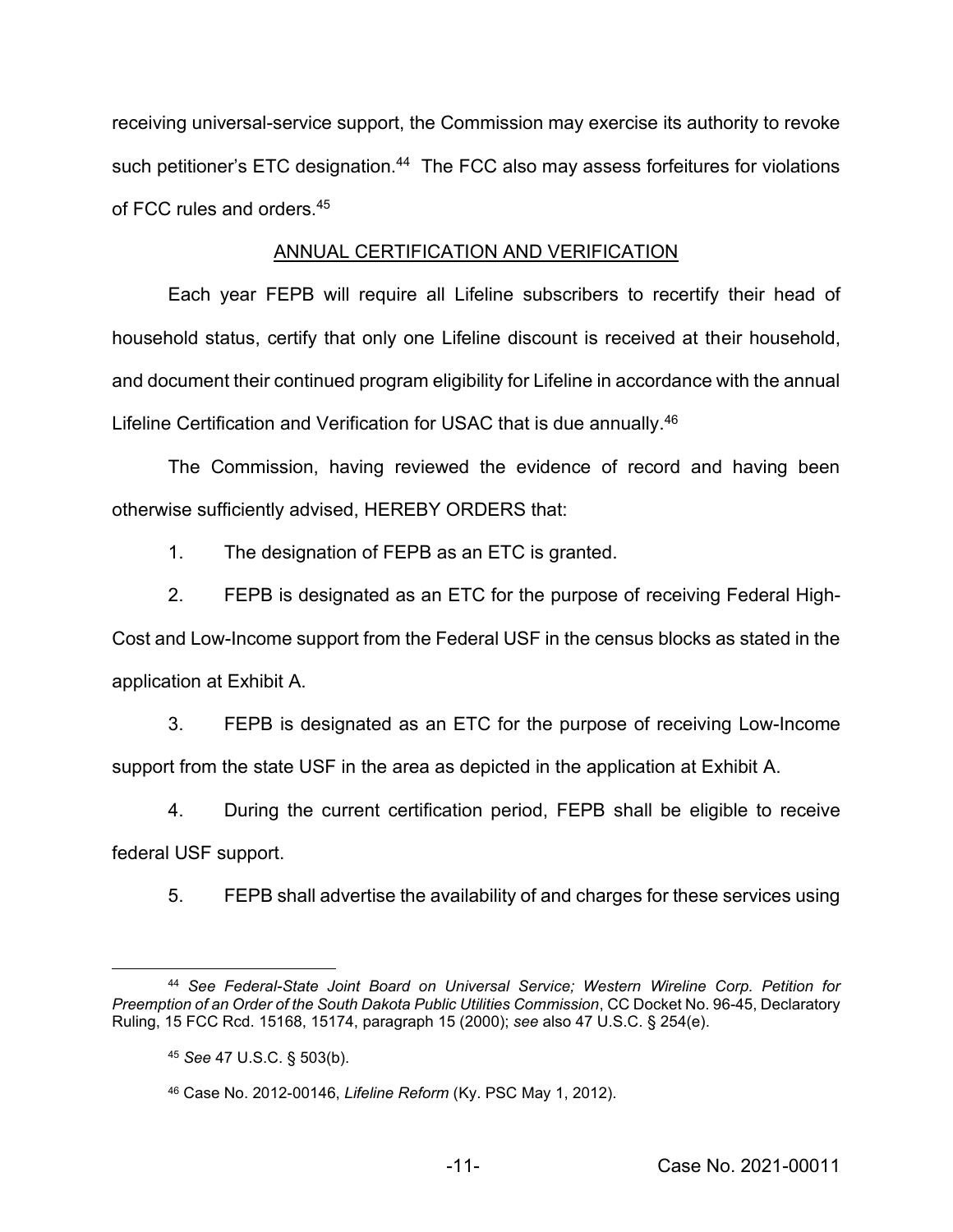media of general distribution.

6. FEPB shall comply with the FCC's annual certification process for Lifeline customers.

7. FEPB shall comply with the Commission's requirements to submit the Kentucky Universal Service support and the Kentucky Telecommunications Relay Service and Telecommunications Access Program support collected for each wireline customer.

8. FEPB is a utility under the definitions contained in KRS 278.010(3), and shall include revenue generated from the sale of intrastate wireline service, including Lifeline revenues, in its reports filed pursuant to KRS 278.140.

9. A copy of this Order shall be served upon the FCC and the USAC.

10. This case is closed and removed from the Commission's docket.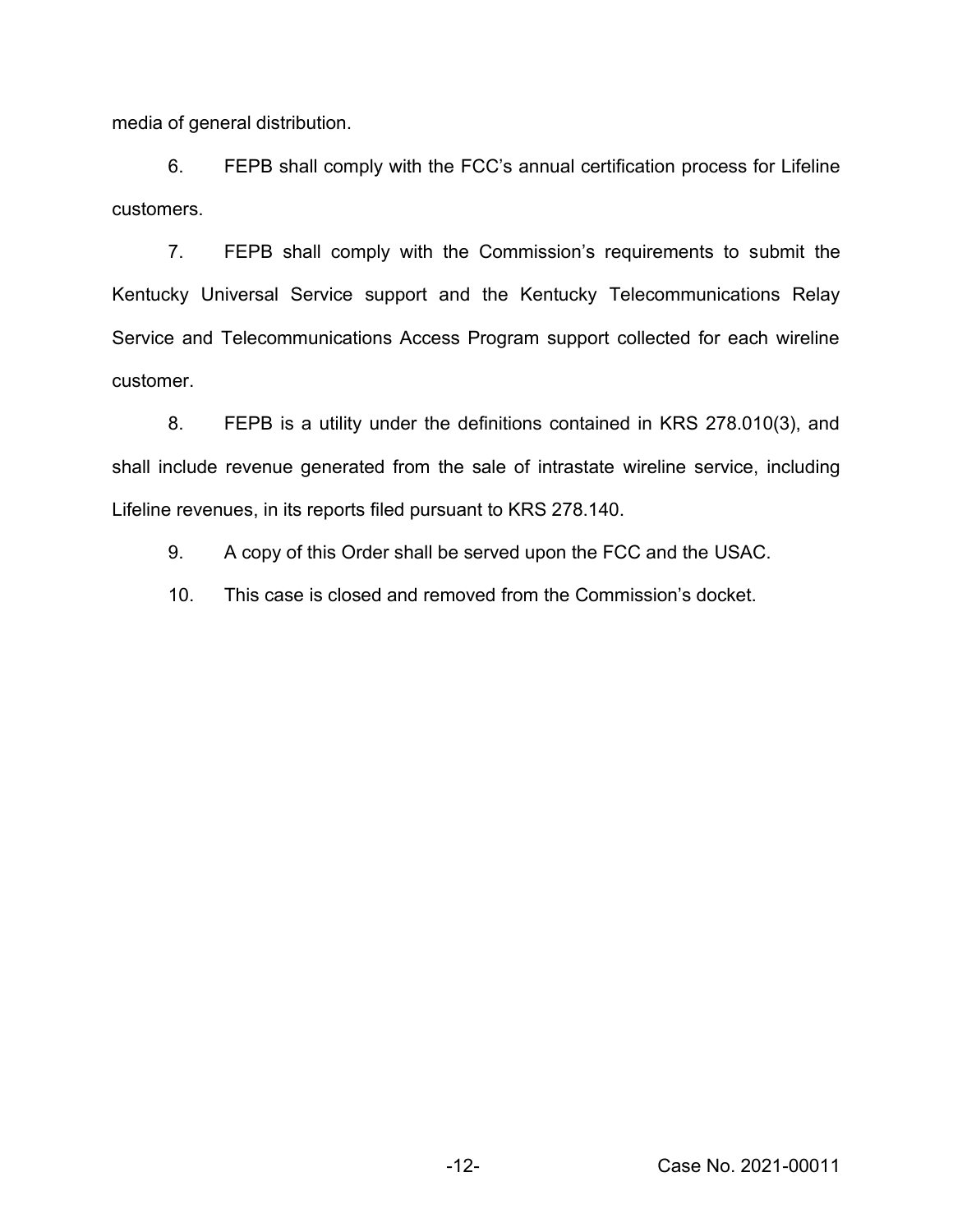By the Commission



ATTEST:

fridwell

Executive Director

Case No. 2021-00011